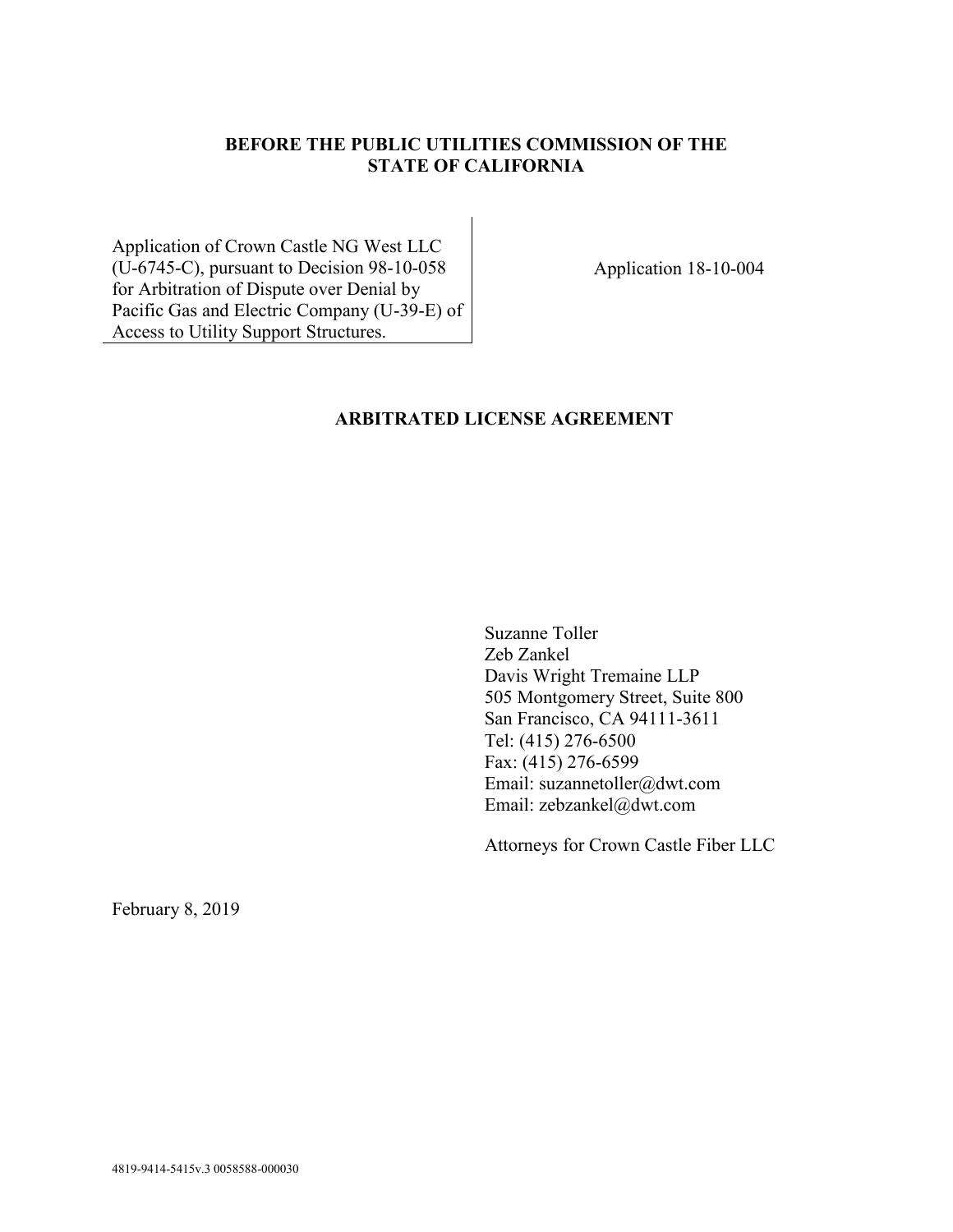### **BEFORE THE PUBLIC UTILITIES COMMISSION OF THE STATE OF CALIFORNIA**

Application of Crown Castle NG West LLC (U-6745-C), pursuant to Decision 98-10-058 for Arbitration of Dispute over Denial by Pacific Gas and Electric Company (U-39-E) of Access to Utility Support Structures.

Application 18-10-004

### **ARBITRATED LICENSE AGREEMENT**

Pursuant to California Public Utilities Commission (the "Commission") Decision 98-10- 058 ("ROW Decision"), and the order set forth in the Final Arbitrator's Report issued January 31, 2019, Crown Castle Fiber LLC (U-6190-C) ("Crown Castle Fiber")<sup>1</sup> respectfully submits the attached arbitrated licensing agreement ("Licensing Agreement") with Pacific Gas & Electric Company ("PG&E") (U-39-E). See **Attachment 1**. The Licensing Agreement includes the minimum terms necessary for Crown Castle Fiber to rapidly deploy broadband, ensure superior reliable service, and compete on a level playing field with incumbent local exchange carrier ("ILECs") pole-owners that benefit from the additional provisions included in the attached

Licensing Agreement.

<sup>&</sup>lt;sup>1</sup> While the present proceeding was initiated by Crown Castle NG West LLC (U-6745-C), the California operations and assets of that entity, along with its other California certificated affiliates including Sunesys, LLC (U-6991-C), were consolidated into Crown Castle Fiber LLC on December 31, 2018, as set forth in Advice Letter No. 71 of Crown Castle NG West LLC and Advice Letter No. 101 of Sunesys, LLC, which were effective November 24, 2018 pursuant to the Certificates of Acceptance issued by the Commission on November 27, 2018. Furthermore, Advice Letter No. 73 of Crown Castle NG West LLC and Advice Letter No. 102 of Sunesys, LLC, both filed on January 4, 2019, requested the Commission to cancel the certificates of Crown Castle NG West LLC and Sunesys, LLC because they no longer provide telecommunications services in California – the entity now providing telecommunications services in California is Crown Castle Fiber LLC (U-6190-C). Advice Letter No. 102 of Sunesys, LLC was effective January 9, 2019 pursuant to a Certificate of Acceptance issued by the Commission on February 5, 2019, and Advice Letter No. 73 of Crown Castle NG West LLC is expected to be effective on or about January 4, 2019. Therefore, Crown Castle Fiber LLC, which as of January 1, 2019 holds the certificate associated with Utility ID 6190 (formerly held by Freedom Telecommunications, LLC) along with the California operations and assets of Crown Castle NG West LLC and Sunesys, LLC is the appropriate party to this proceeding.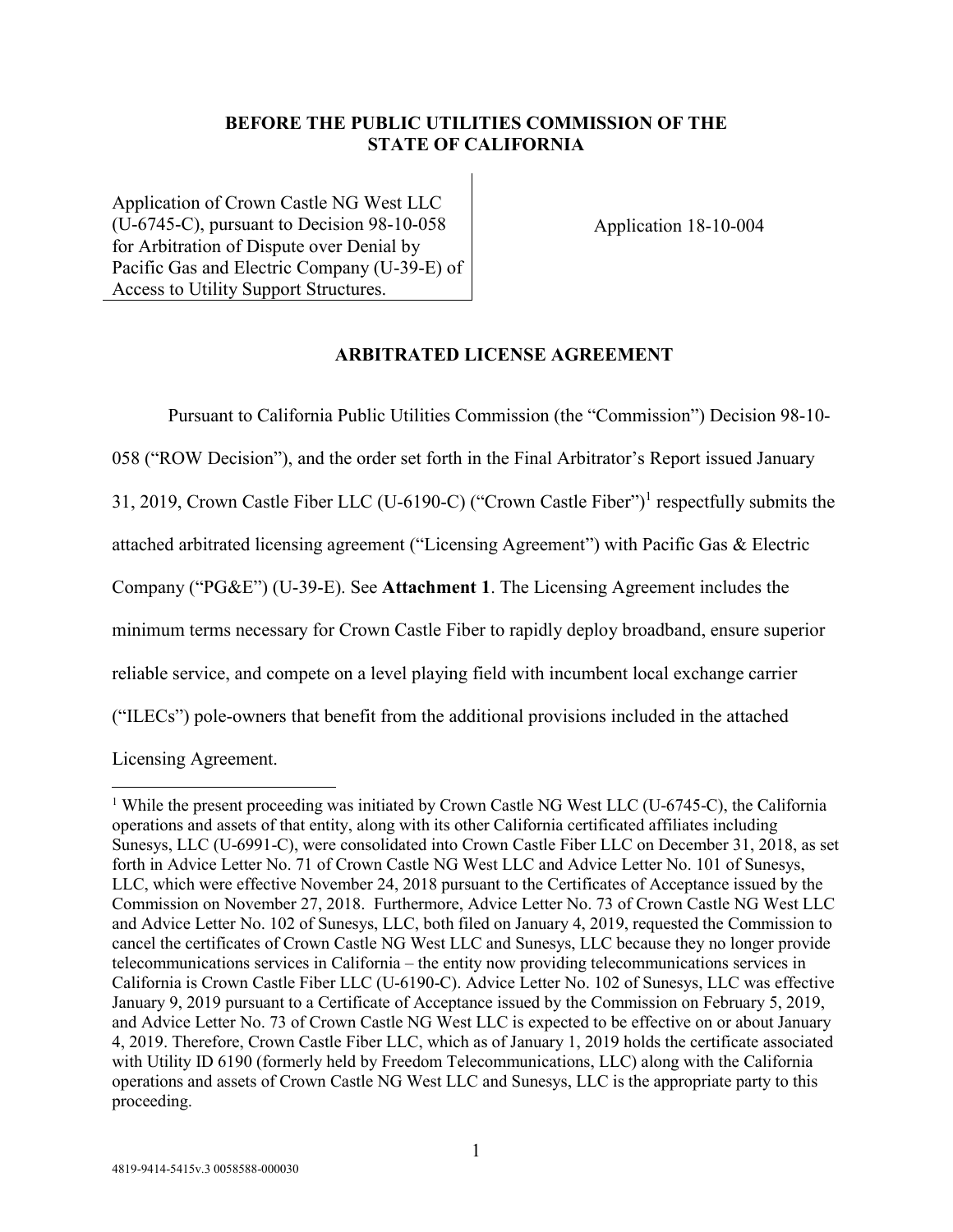As an initial matter, Crown Castle Fiber reasserts that the Commission should adopt the Crown Castle Proposed Agreement, Exhibit Crown-2, submitted into evidence during the evidentiary hearing, which would ensure Crown Castle Fiber could purchase pole space from PG&E. The Crown Castle Proposed Agreement addresses directly the fact that PG&E's refusal to sell pole space to Crown Castle Fiber unnecessarily forces costs and obligations to Crown Castle Fiber, slows broadband deployment, erects barriers to superior reliable service, and creates an unlevel playing field.<sup>2</sup> To remedy these harms, the Commission should adopt the terms of the Crown Castle Proposed Agreement and thereby require PG&E to: (i) sell to Crown Castle Fiber the amount of available pole space requested for attaching equipment without requiring purchase of unneeded space, or conditioning purchase on the assumption of PG&E's role as a tenant manager; and (ii) cease its unlawful practice of denying Crown Castle Fiber's requests for purchase, without valid rationale

Although Crown Castle Fiber contends the Commission should adopt the Crown Castle Proposed Agreement, the Final Arbitrator Report requires that "parties must file an arbitrated License Agreement with the Commission." Final Arbitrator Agreement at 15. Pursuant to the language of the Final Arbitrator Report, therefore, Crown Castle Fiber submits the attached Licensing Agreement; however, Crown Castle Fiber also reserves its rights to advocate for pole access through purchase of available pole space (as described in the Crown Castle Proposed Agreement) in this proceeding, in other Commission proceedings, or in other venues.

The Final Arbitrator Agreement orders the parties:

to craft an arbitrated License Agreement reflecting mutually agreeable terms for leasing space on PG&E's poles. In crafting the arbitrated License Agreement, PG&E must negotiate terms with Crown Castle that: 1) will not constrain Crown Castle's goals to

<sup>2</sup> See *Post-Hearing Brief of Crown Castle NG West LLC (U-6745-C)* at Section IV.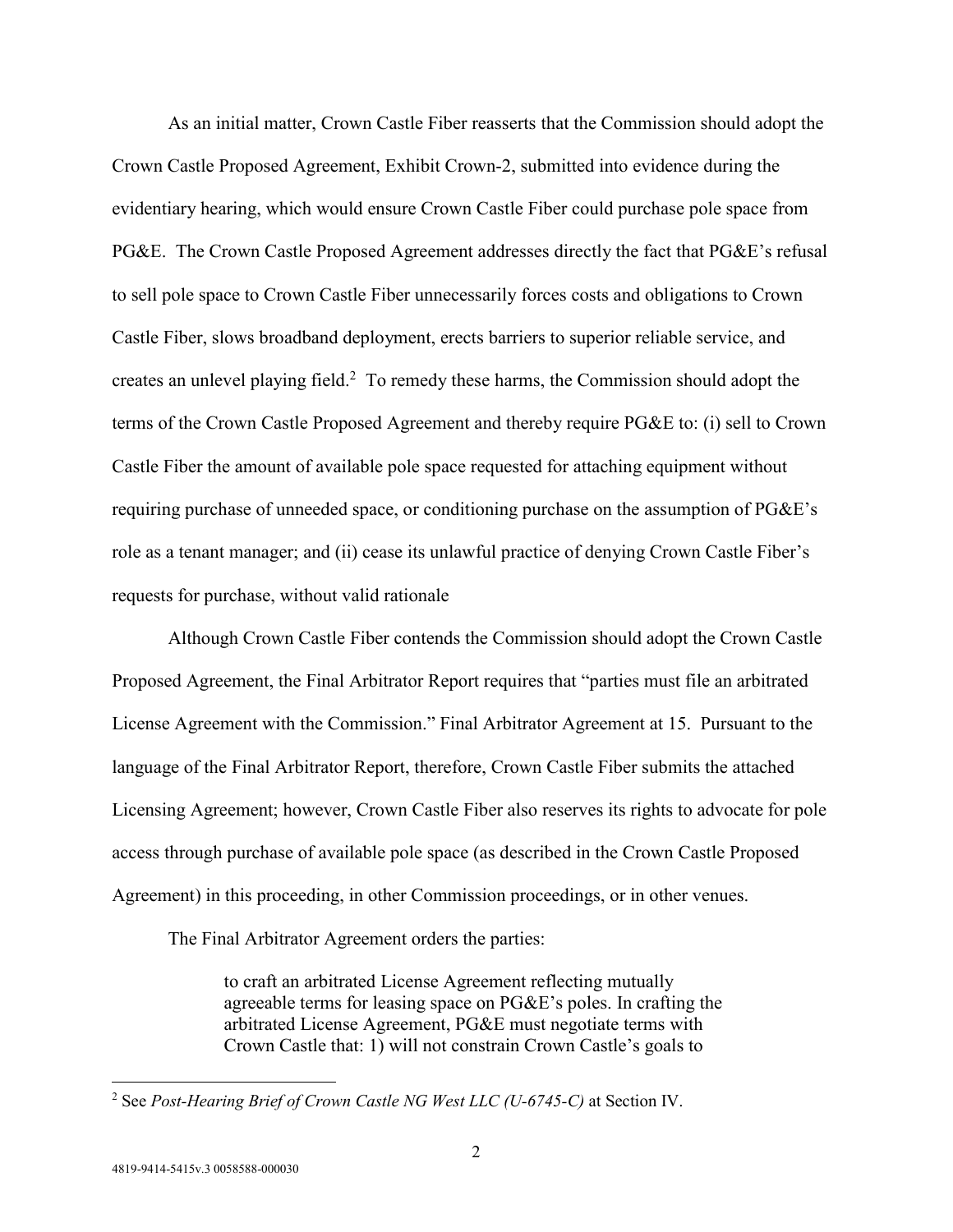rapidly deploy broadband; 2) will permit Crown Castle to continue to provide reliable service for its customers, and 3) will enable Crown Castle fulfill its goal to compete within the highly competitive markets which comprise the state of California.

Accordingly, Crown Castle Fiber met with PG&E on February 6, 2019 to craft such an agreement. Despite the order from the presiding Administrative Law Judge mandating negotiation of terms, and its duty under Commission rules to negotiate,<sup>3</sup> PG&E refused to entertain any of the key provisions that are vital to ensuring that Crown Castle Fiber is able to rapidly deploy broadband, ensure superior reliable service, or compete on a level playing field. In fact, PG&E rejected all negotiation terms presented by Crown Castle Fiber and offered no additional terms beyond the terms in the PG&E Overhead Licensing Agreement, Exhibit PG&E-2—and that agreement is inadequate for ensuring Crown Castle Fiber can rapidly deploy broadband, ensure superior reliable service, or compete on a level playing field.<sup>4</sup>

Crown Castle Fiber reasserts that the appropriate course of action is for the Commission to adopt the Crown Castle Proposed Agreement.<sup>5</sup> However, in light of the order in the Final Arbitrator Report, and PG&E's refusal to sell space, Crown Castle Fiber has set forth a Licensing Agreement, which includes the minimum terms necessary for Crown Castle Fiber to rapidly deploy broadband, ensure superior reliable service, and compete on a level playing field. Below is a summary of the key provisions added to the PG&E Overhead Licensing Agreement to ensure the same rights Crown Castle Fiber would have as an owner if PG&E were willing to sell

<sup>3</sup> *See, e.g*., D.98-10-058 ("ROW Decision) at Appendix A, Section IX.20 ("Within 30 days following filing of the arbitrated agreement, the Commission shall issue a decision approving or rejecting the arbitrated agreement (*including those parts arrived at through negotiations*.") (emphasis added); ROW Decision at 18 ("In order to guide parties in negotiations, we shall therefore adopt a general set of rules...while leaving discretion to parties to tailor specific terms to the demands of individual situations.").

<sup>4</sup> *Post-Hearing Brief of Crown Castle NG West LLC (U-6745-C)* at 26 (discussing why the PG&E Overhead Licensing Agreement is inadequate for Crown Castle's purposes).

<sup>&</sup>lt;sup>5</sup> Pub. Util. Code  $\S 767$  (Authorizing the Commission to "prescribe..reasonable terms and conditions for the joint use" of facilities in the event parties fail to negotiate an agreement.)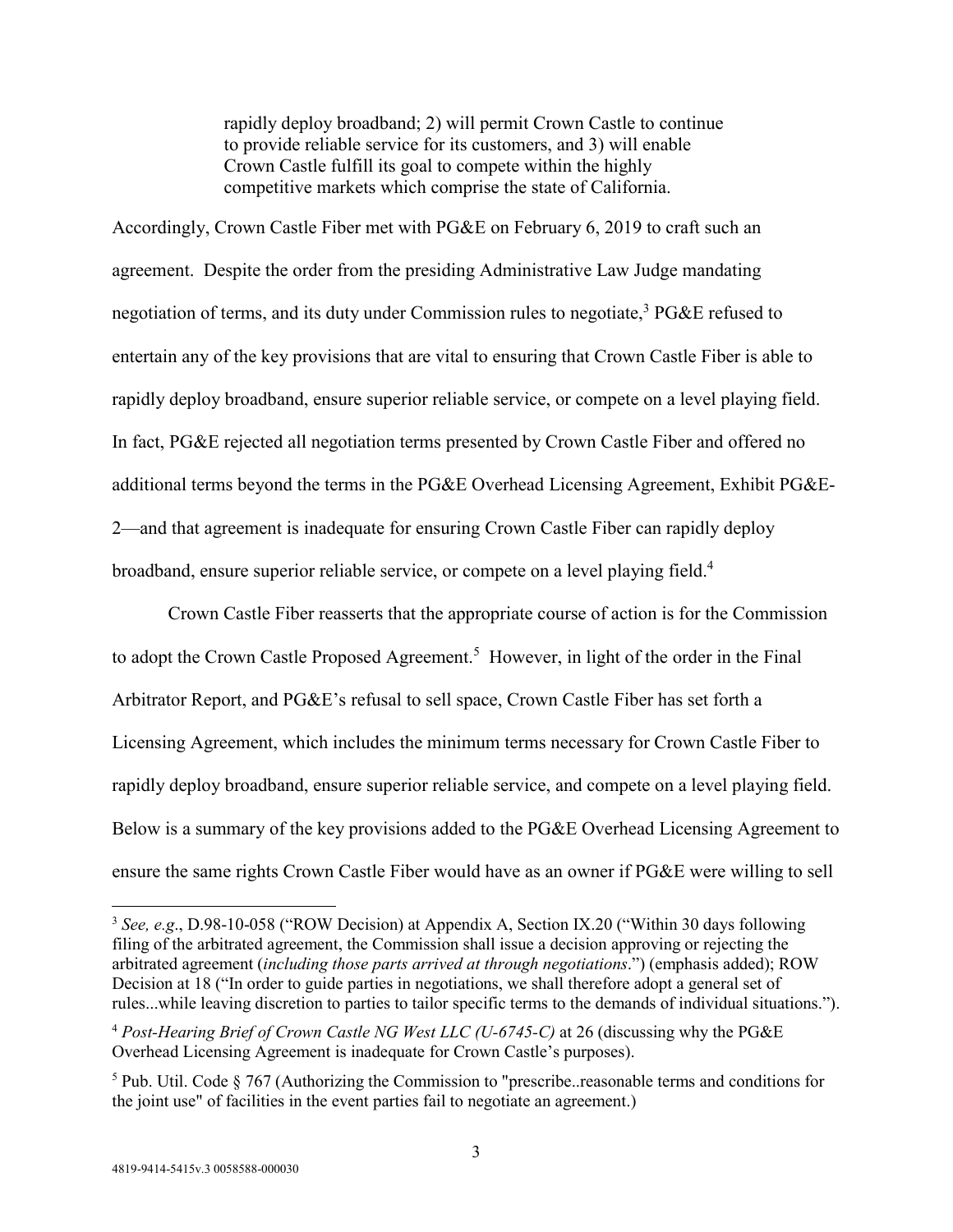space to Crown Castle Fiber. Each of these provisions are necessary to compete on a level playing field with ILEC pole-owners, who already benefit from these provisions through agreements governing joint pole-ownership.<sup>6</sup> In the provisions below, PG&E is identified as "Company" and Crown Castle Fiber is identified as "Permittee."

| <b>Key Agreement Provision</b>               | <b>Rationale for Inclusion in Agreement</b>                                                                        |
|----------------------------------------------|--------------------------------------------------------------------------------------------------------------------|
| <b>Approval Timeline. " Permittee shall</b>  | ILEC pole owners have a 45-day attachment approval                                                                 |
| not install any Attachments on or in the     | process; PG&E's agreement includes no similar application                                                          |
| Company Facilities without first securing    | timeframe. PG&E approvals can take significantly longer,                                                           |
| the Company's written authorization,         | with no recourse to ensure timely access. This provision is                                                        |
| unless 45 days have run from the time of     | critical for rapid broadband deployment because Crown                                                              |
| request of access and Company has            | Castle Fiber is growing at an exponential rate and cannot                                                          |
| provided no response." Section 3.1(b).       | meet the demand for its services without reasonable and                                                            |
| "Permittee shall not install any additional  | standard deployment timeframes. Crown Castle Fiber<br>benefits from similar timeframes in numerous states where it |
| Attachments on or in the Company             | operates under the federal pole attachment rules, and                                                              |
| Facilities without first securing the        | throughout California where it is a joint pole owner. While                                                        |
| Company's written authorization, unless      | timeframes are being explored in other pole dockets, those                                                         |
| 45 days have run from the time of            | rules will not be finalized for some time. In the meantime,                                                        |
| request to install and Company has           | Crown Castle Fiber's deployment should not be unduly                                                               |
| provided no response." Section 3.2.          | delayed.                                                                                                           |
| Pole Replacement. "Replacement may           | ILEC pole owners may initiate a pole replacement when                                                              |
| be made at the written request of            | necessary to ensure facilities are upgraded. Tenant requests                                                       |
| Permittee, and adjustment as to sales,       | for pole upgrades are a low priority for PG&E. The ability to                                                      |
| salvage, pulling, transportation, and        | facilitate pole replacement ensures safety, reliability, and is                                                    |
| transfer costs shall be at current prices as | critical to swift and predicable broadband deployment.                                                             |
| per date of replacement. Company will        |                                                                                                                    |
| execute replacement within (60) days of      |                                                                                                                    |
| Permittee's advance written request or       |                                                                                                                    |
| less if circumstances require." Section      |                                                                                                                    |
| $7.4(c)$ .                                   |                                                                                                                    |
| Rearrangement. "However, Company is          | ILEC pole owners can buy a specific location on the pole and                                                       |
| not authorized to undertake any              | generally stay in that position. Tenants are subject to being                                                      |
| rearrangement or relocation work on any      | moved up and down the pole per the direction of owners.                                                            |
| pole occupied by Permittee without           | Avoiding rearrangement is critical for Crown Castle Fiber's                                                        |
| written approval by Permittee." Section      | wireless attachments that depend on specific positions                                                             |
| $7.4(b)$ .                                   | designed by engineers with exacting measurements to ensure                                                         |
|                                              | optimal propagation, for reliability purposes.                                                                     |

<sup>6</sup> *Post-Hearing Brief of Crown Castle NG West LLC (U-6745-C)* at 15 & 21.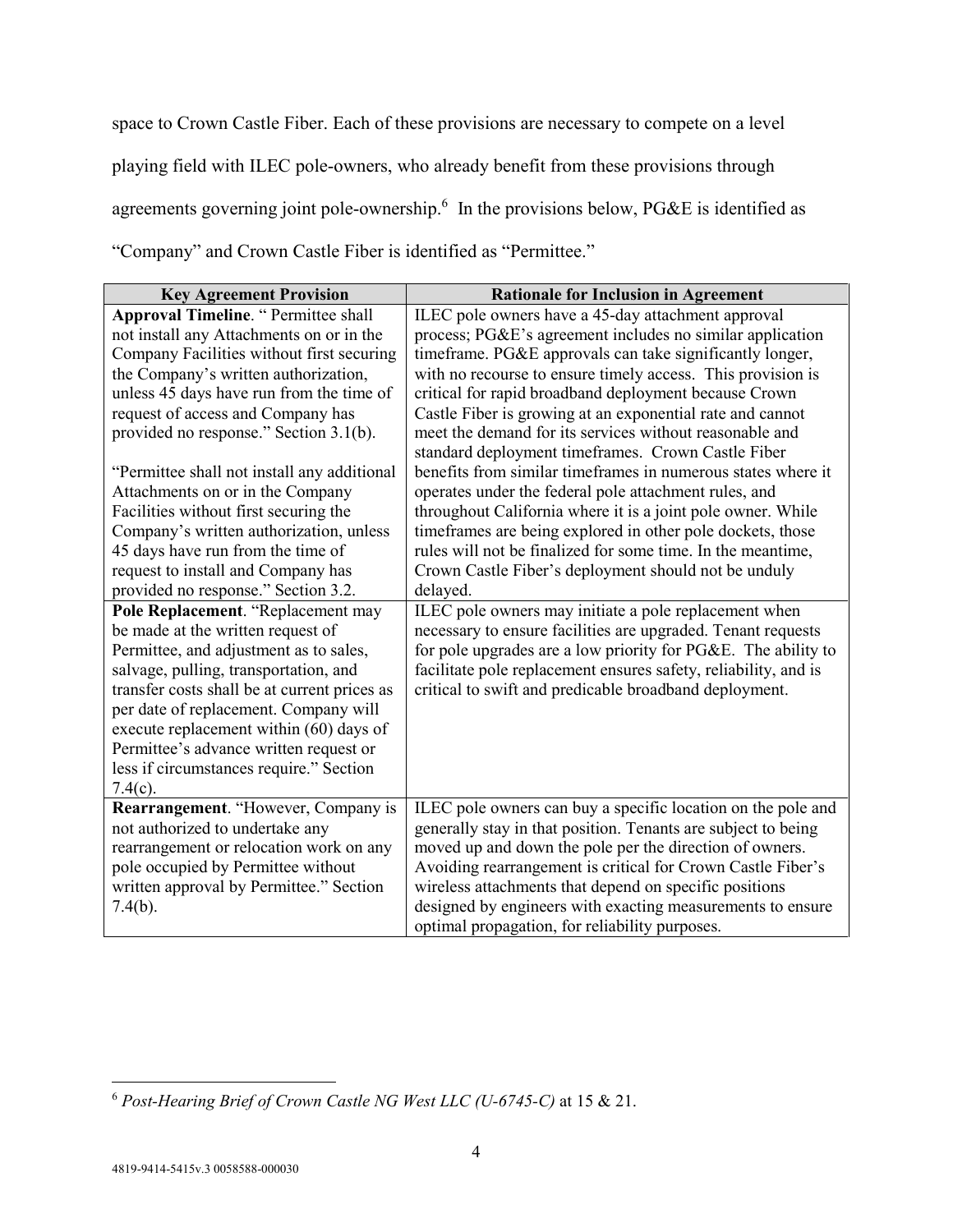| <b>Insight into Pole Safety. "When a new</b> | ILEC pole owners have insight into requests for pole            |
|----------------------------------------------|-----------------------------------------------------------------|
| Company permittee or other attacher          | attachments and have the right to comment on/object to such     |
| requests access to a pole on which           | requests when, for example, the request would result in         |
| Permittee is attached, Company is            | unsafe clearance or loading violations. Crown Castle Fiber      |
| required to provide Exhibit A or similar     | seeks to have insight into proposed additions to the poles it   |
| request for access, without identifying      | occupies, to ensure attachments are safe and do not impact its  |
| Company permittee, to Permittee within       | own facilities or the underlying structural integrity of the    |
| 30 days of the Company receiving             | pole. Again, giving the ILEC this benefit and not others        |
| Exhibit A or similar request for access."    | results in an unfair competitive advantage.                     |
| Section 7.4(b)                               |                                                                 |
| Maintenance. Removed the following           | ILEC pole owners have the right to repair their equipment       |
| language: "Permittee shall notify the        | without delay, however, PG&E requires tenants provide at        |
| Company forty-eight (48) hours in            | least 48 hours advance notice before permitting any work. If    |
| advance by calling the Company's             | Crown Castle Fiber is unable to commit to resolve               |
| designated representative before any         | infrastructure issues immediately (as is the case in leasing    |
| routine repair or maintenance of its         | arrangements), it would negatively impact reliability and       |
| facilities is performed on the Company       | customer service. It also puts Crown Castle Fiber at a distinct |
| Facilities when an electric service          | competitive disadvantage as compared to ILECs who promise       |
| shutdown is not required." Section 4.5       | customers immediate repair of service outages. Additionally,    |
|                                              | there is no greater need for an owner to have this ability than |
|                                              | for a tenant.                                                   |

If, for some reason, the Commission does not adopt the Licensing Agreement, as an interim measure until Crown Castle Fiber can purchase space on PG&E solely-owned poles, or negotiate adequate licensing terms with PG&E, Crown Castle Fiber plans to make use of a licensing agreement between PG&E and Sunesys, LLC, a prior affiliate of Crown Castle Fiber which recently was consolidated into Crown Castle Fiber. Nevertheless, operating under this agreement would significantly slow deployment, erect challenges to ensuring superior reliable service, and create an unlevel playing field such that the competitors of Crown Castle Fiber would benefit from enhanced attachment provisions.

## **I. CONCLUSION**

For the reasons stated above, Crown Castle Fiber requests that the Commission adopt the previously submitted Crown Castle Proposed Agreement. To the extent the Commission determines that it is preferable to adopt a licensing agreement, Crown Castle Fiber urges the Commission to approved the attached Licensing Agreement, which includes the minimum terms